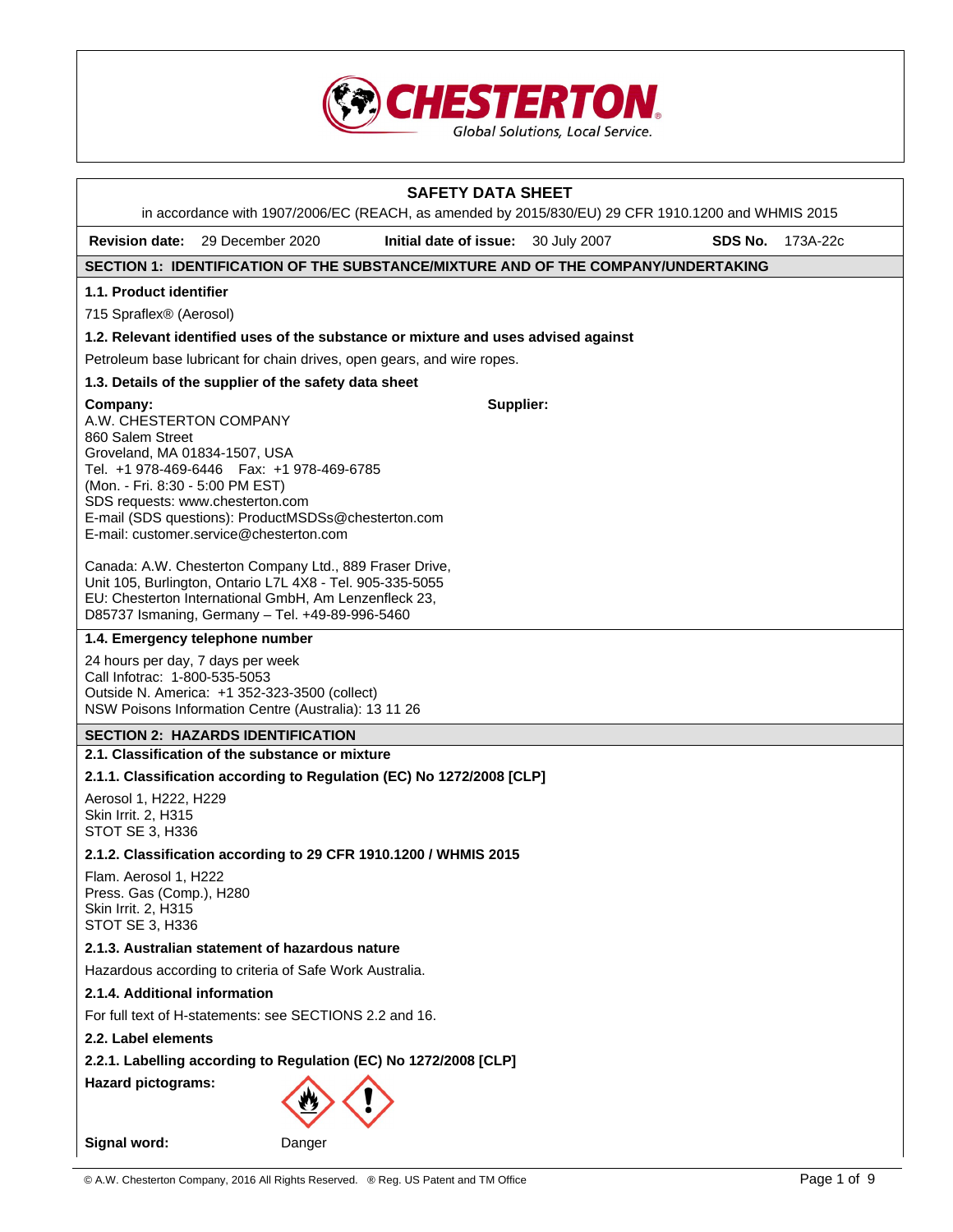| <b>Hazard statements:</b>                                                                                | H222<br>H229<br>H315<br>H336                                                                                                                      |                                                                                                                                                                                                                                                                                                                                                                                                                                                                                                                                                                                                                                                                                                                                                                                                                                                                                     | Extremely flammable aerosol.<br>Pressurized container: May burst if heated.<br>Causes skin irritation.<br>May cause drowsiness or dizziness. |                          |                                                                                                              |  |
|----------------------------------------------------------------------------------------------------------|---------------------------------------------------------------------------------------------------------------------------------------------------|-------------------------------------------------------------------------------------------------------------------------------------------------------------------------------------------------------------------------------------------------------------------------------------------------------------------------------------------------------------------------------------------------------------------------------------------------------------------------------------------------------------------------------------------------------------------------------------------------------------------------------------------------------------------------------------------------------------------------------------------------------------------------------------------------------------------------------------------------------------------------------------|----------------------------------------------------------------------------------------------------------------------------------------------|--------------------------|--------------------------------------------------------------------------------------------------------------|--|
| <b>Precautionary statements:</b>                                                                         | P210                                                                                                                                              | Keep away from heat, hot surfaces, sparks, open flames and other ignition sources.                                                                                                                                                                                                                                                                                                                                                                                                                                                                                                                                                                                                                                                                                                                                                                                                  |                                                                                                                                              |                          |                                                                                                              |  |
|                                                                                                          | P211<br>P251<br>P261<br>P264<br>P271<br>P280<br>P312<br>P410/412                                                                                  | No smoking.<br>Do not spray on an open flame or other ignition source.<br>Do not pierce or burn, even after use.<br>Avoid breathing vapours/spray.<br>Wash hands thoroughly after handling.<br>Use only outdoors or in a well-ventilated area.<br>Wear protective gloves.<br>Call a POISON CENTER or doctor/physician if you feel unwell.<br>Protect from sunlight. Do not expose to temperatures exceeding 50 °C/122 °F.                                                                                                                                                                                                                                                                                                                                                                                                                                                           |                                                                                                                                              |                          |                                                                                                              |  |
| <b>Supplemental information:</b>                                                                         | None                                                                                                                                              |                                                                                                                                                                                                                                                                                                                                                                                                                                                                                                                                                                                                                                                                                                                                                                                                                                                                                     |                                                                                                                                              |                          |                                                                                                              |  |
| 2.2.2. Labelling according to 29 CFR 1910.1200 / WHMIS 2015                                              |                                                                                                                                                   |                                                                                                                                                                                                                                                                                                                                                                                                                                                                                                                                                                                                                                                                                                                                                                                                                                                                                     |                                                                                                                                              |                          |                                                                                                              |  |
| <b>Hazard pictograms:</b>                                                                                |                                                                                                                                                   |                                                                                                                                                                                                                                                                                                                                                                                                                                                                                                                                                                                                                                                                                                                                                                                                                                                                                     |                                                                                                                                              |                          |                                                                                                              |  |
| Signal word:                                                                                             | Danger                                                                                                                                            |                                                                                                                                                                                                                                                                                                                                                                                                                                                                                                                                                                                                                                                                                                                                                                                                                                                                                     |                                                                                                                                              |                          |                                                                                                              |  |
| <b>Hazard statements:</b>                                                                                | H <sub>222</sub><br>H <sub>280</sub><br>H315<br>H336                                                                                              | Extremely flammable aerosol.<br>Contains gas under pressure; may explode if heated.<br>Causes skin irritation.<br>May cause drowsiness or dizziness.                                                                                                                                                                                                                                                                                                                                                                                                                                                                                                                                                                                                                                                                                                                                |                                                                                                                                              |                          |                                                                                                              |  |
| <b>Precautionary statements:</b><br><b>Supplemental information:</b><br>2.3. Other hazards<br>None known | P210<br>P211<br>P251<br>P261<br>P264<br>P271<br>P280<br>P302/352<br>P304/340<br>P312<br>P332/313<br>P362/364<br>P403<br>P410/412U<br>P501<br>None | Keep away from heat, hot surfaces, sparks, open flames and other ignition sources.<br>No smoking.<br>Do not spray on an open flame or other ignition source.<br>Do not pierce or burn, even after use.<br>Avoid breathing vapours/spray.<br>Wash hands thoroughly after handling.<br>Use only outdoors or in a well-ventilated area.<br>Wear protective gloves.<br>IF ON SKIN: Wash with plenty of soap and water.<br>IF INHALED: Remove person to fresh air and keep comfortable for breathing.<br>Call a POISON CENTER or doctor/physician if you feel unwell.<br>If skin irritation occurs: Get medical advice/attention.<br>Take off contaminated clothing and wash it before reuse.<br>Store in a well-ventilated place.<br>Protect from sunlight. Do not expose to temperatures exceeding 50 °C/122 °F.<br>Dispose of contents/container to an approved waste disposal plant. |                                                                                                                                              |                          |                                                                                                              |  |
| <b>SECTION 3: COMPOSITION/INFORMATION ON INGREDIENTS</b>                                                 |                                                                                                                                                   |                                                                                                                                                                                                                                                                                                                                                                                                                                                                                                                                                                                                                                                                                                                                                                                                                                                                                     |                                                                                                                                              |                          |                                                                                                              |  |
| 3.2. Mixtures                                                                                            |                                                                                                                                                   |                                                                                                                                                                                                                                                                                                                                                                                                                                                                                                                                                                                                                                                                                                                                                                                                                                                                                     |                                                                                                                                              |                          |                                                                                                              |  |
| Hazardous Ingredients <sup>1</sup>                                                                       |                                                                                                                                                   | % Wt.                                                                                                                                                                                                                                                                                                                                                                                                                                                                                                                                                                                                                                                                                                                                                                                                                                                                               | <b>CAS No./</b><br>EC No.                                                                                                                    | <b>REACH</b><br>Reg. No. | <b>CLP/GHS Classification</b>                                                                                |  |
| Distillates (petroleum), hydrotreated light                                                              |                                                                                                                                                   | 15-24                                                                                                                                                                                                                                                                                                                                                                                                                                                                                                                                                                                                                                                                                                                                                                                                                                                                               | 64742-47-8<br>265-149-8                                                                                                                      | <b>NA</b>                | Flam. Lig. 3, H226<br>Asp. Tox. 1, H304<br>Skin Irrit. 2, H315<br>STOT SE 3, H336<br>Aquatic Chronic 3, H412 |  |
| Propane                                                                                                  |                                                                                                                                                   | $7 - 13$                                                                                                                                                                                                                                                                                                                                                                                                                                                                                                                                                                                                                                                                                                                                                                                                                                                                            | 74-98-6                                                                                                                                      | <b>NA</b>                | Flam. Gas 1, H220                                                                                            |  |
| Butane*                                                                                                  |                                                                                                                                                   | $5 - 10$                                                                                                                                                                                                                                                                                                                                                                                                                                                                                                                                                                                                                                                                                                                                                                                                                                                                            | 200-827-9<br>106-97-8<br>203-448-7                                                                                                           | <b>NA</b>                | Press. Gas (Comp.), H280<br>Flam. Gas 1, H220<br>Press. Gas (Comp.), H280                                    |  |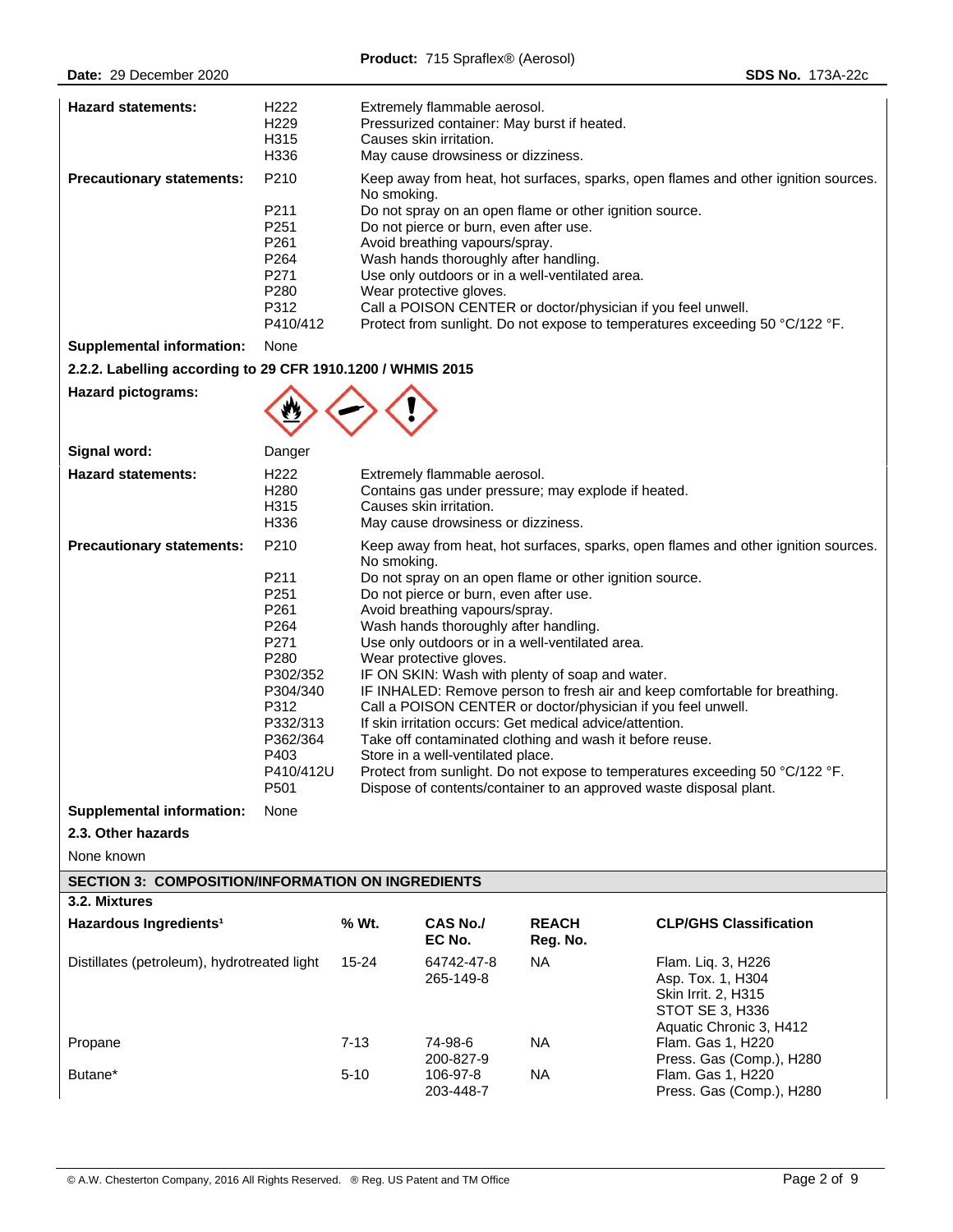**Product:** 715 Spraflex® (Aerosol)

| Date: 29 December 2020                                                                                                                                     |                                                                                                                                                                                                                              |             |                                                   |           | <b>SDS No. 173A-22c</b>                                                                                                                                                                                                                                            |  |
|------------------------------------------------------------------------------------------------------------------------------------------------------------|------------------------------------------------------------------------------------------------------------------------------------------------------------------------------------------------------------------------------|-------------|---------------------------------------------------|-----------|--------------------------------------------------------------------------------------------------------------------------------------------------------------------------------------------------------------------------------------------------------------------|--|
| m-Xylene                                                                                                                                                   |                                                                                                                                                                                                                              | $1-5$       | 108-38-3<br>203-576-3                             | <b>NA</b> | Flam. Lig. 3, H226<br>Asp. Tox. 1, H304<br>Acute Tox. 4, H332, H312<br>Skin Irrit. 2, H315<br>Eye Irrit. 2, H319<br>STOT SE 3, H335                                                                                                                                |  |
| Morpholine                                                                                                                                                 |                                                                                                                                                                                                                              | $0.1 - 0.9$ | 110-91-8<br>203-815-1                             | <b>NA</b> | Flam. Liq. 3, H226<br>Acute Tox. 3, H311, H331<br>Acute Tox. 4, H302<br>Skin Corr. 1B, H314<br>Eye Dam. 1, H318                                                                                                                                                    |  |
| Other ingredients <sup>1</sup> :<br>Distillates (petroleum), hydrotreated<br>50-60<br>64742-52-5/<br>naphthenic**<br>265-155-0<br>64741-56-6/<br>265-057-8 |                                                                                                                                                                                                                              |             |                                                   | <b>NA</b> | Not classified                                                                                                                                                                                                                                                     |  |
|                                                                                                                                                            | For full text of H-statements: see SECTION 16.<br>*Contains less than 0.1 % w/w 1,3-Butadiene. **Contains less than 3 % DMSO extract as measured by IP 346.                                                                  |             |                                                   |           |                                                                                                                                                                                                                                                                    |  |
|                                                                                                                                                            | *1272/2008/EC, REACH<br>* WHMIS 2015<br>* Safe Work Australia                                                                                                                                                                |             |                                                   |           | <sup>1</sup> Classified according to: * 29 CFR 1910.1200, 1915, 1916, 1917, Mass. Right-to-Know Law (ch. 40, M.G.LO. 111F), California Proposition 65                                                                                                              |  |
|                                                                                                                                                            | <b>SECTION 4: FIRST AID MEASURES</b>                                                                                                                                                                                         |             |                                                   |           |                                                                                                                                                                                                                                                                    |  |
|                                                                                                                                                            | 4.1. Description of first aid measures                                                                                                                                                                                       |             |                                                   |           |                                                                                                                                                                                                                                                                    |  |
| Inhalation:                                                                                                                                                | Remove to fresh air. If not breathing, administer artificial respiration. Contact physician immediately.                                                                                                                     |             |                                                   |           |                                                                                                                                                                                                                                                                    |  |
| <b>Skin contact:</b>                                                                                                                                       | Wash skin with soap and water. Take off contaminated clothing and wash it before reuse. Contact physician if<br>irritation persists.                                                                                         |             |                                                   |           |                                                                                                                                                                                                                                                                    |  |
| Eye contact:                                                                                                                                               | Rinse cautiously with water for several minutes. Remove contact lenses, if present and easy to do. Continue<br>rinsing for at least 10 minutes. Contact physician if irritation persists.                                    |             |                                                   |           |                                                                                                                                                                                                                                                                    |  |
| Ingestion:                                                                                                                                                 | Do not induce vomiting. Contact physician immediately.                                                                                                                                                                       |             |                                                   |           |                                                                                                                                                                                                                                                                    |  |
| 4.2. Most important symptoms and effects, both acute and delayed                                                                                           |                                                                                                                                                                                                                              |             |                                                   |           |                                                                                                                                                                                                                                                                    |  |
|                                                                                                                                                            | Causes skin irritation. Direct eye contact will cause eye irritation. Excessive inhalation of vapors will irritate the eyes and respiratory<br>tract and cause dizziness, headache and other central nervous system effects. |             |                                                   |           |                                                                                                                                                                                                                                                                    |  |
|                                                                                                                                                            | 4.3. Indication of any immediate medical attention and special treatment needed                                                                                                                                              |             |                                                   |           |                                                                                                                                                                                                                                                                    |  |
|                                                                                                                                                            | Treat symptoms.                                                                                                                                                                                                              |             |                                                   |           |                                                                                                                                                                                                                                                                    |  |
| <b>SECTION 5: FIREFIGHTING MEASURES</b>                                                                                                                    |                                                                                                                                                                                                                              |             |                                                   |           |                                                                                                                                                                                                                                                                    |  |
| 5.1. Extinguishing media                                                                                                                                   |                                                                                                                                                                                                                              |             |                                                   |           |                                                                                                                                                                                                                                                                    |  |
|                                                                                                                                                            | Suitable extinguishing media:                                                                                                                                                                                                |             | Carbon dioxide, dry chemical, foam or water spray |           |                                                                                                                                                                                                                                                                    |  |
|                                                                                                                                                            | Unsuitable extinguishing media: High volume water jet                                                                                                                                                                        |             |                                                   |           |                                                                                                                                                                                                                                                                    |  |
|                                                                                                                                                            | 5.2. Special hazards arising from the substance or mixture                                                                                                                                                                   |             |                                                   |           |                                                                                                                                                                                                                                                                    |  |
|                                                                                                                                                            | Water may cause frothing. Pressurized containers, when heated, are a potential explosive hazard.                                                                                                                             |             |                                                   |           |                                                                                                                                                                                                                                                                    |  |
| 5.3. Advice for firefighters                                                                                                                               |                                                                                                                                                                                                                              |             |                                                   |           |                                                                                                                                                                                                                                                                    |  |
|                                                                                                                                                            | Cool exposed containers with water. Recommend Firefighters wear self-contained breathing apparatus.                                                                                                                          |             |                                                   |           |                                                                                                                                                                                                                                                                    |  |
|                                                                                                                                                            | <b>Flammability Classification:</b><br>NFPA: Level 3 Aerosol; 16 CFR 1500.3 Flammable Aerosol                                                                                                                                |             |                                                   |           |                                                                                                                                                                                                                                                                    |  |
| <b>HAZCHEM Emergency Action Code:</b><br>2 Y                                                                                                               |                                                                                                                                                                                                                              |             |                                                   |           |                                                                                                                                                                                                                                                                    |  |
|                                                                                                                                                            | <b>SECTION 6: ACCIDENTAL RELEASE MEASURES</b><br>6.1. Personal precautions, protective equipment and emergency procedures                                                                                                    |             |                                                   |           |                                                                                                                                                                                                                                                                    |  |
|                                                                                                                                                            |                                                                                                                                                                                                                              |             |                                                   |           | Evacuate area. Provide adequate ventilation. Utilize exposure controls and personal protection as specified in Section 8. Keep<br>away from sources of ignition - No smoking. If removal of ignition sources is not possible, then flush material away with water. |  |
|                                                                                                                                                            | <b>6.2. Environmental Precautions</b>                                                                                                                                                                                        |             |                                                   |           |                                                                                                                                                                                                                                                                    |  |
|                                                                                                                                                            | Contain spill to a small area. Keep out of sewers, streams and waterways.                                                                                                                                                    |             |                                                   |           |                                                                                                                                                                                                                                                                    |  |
| 6.3. Methods and material for containment and cleaning up                                                                                                  |                                                                                                                                                                                                                              |             |                                                   |           |                                                                                                                                                                                                                                                                    |  |
| Pick up with absorbent material (sand, sawdust, clay, etc.) and place in a suitable container for disposal.                                                |                                                                                                                                                                                                                              |             |                                                   |           |                                                                                                                                                                                                                                                                    |  |
|                                                                                                                                                            |                                                                                                                                                                                                                              |             |                                                   |           |                                                                                                                                                                                                                                                                    |  |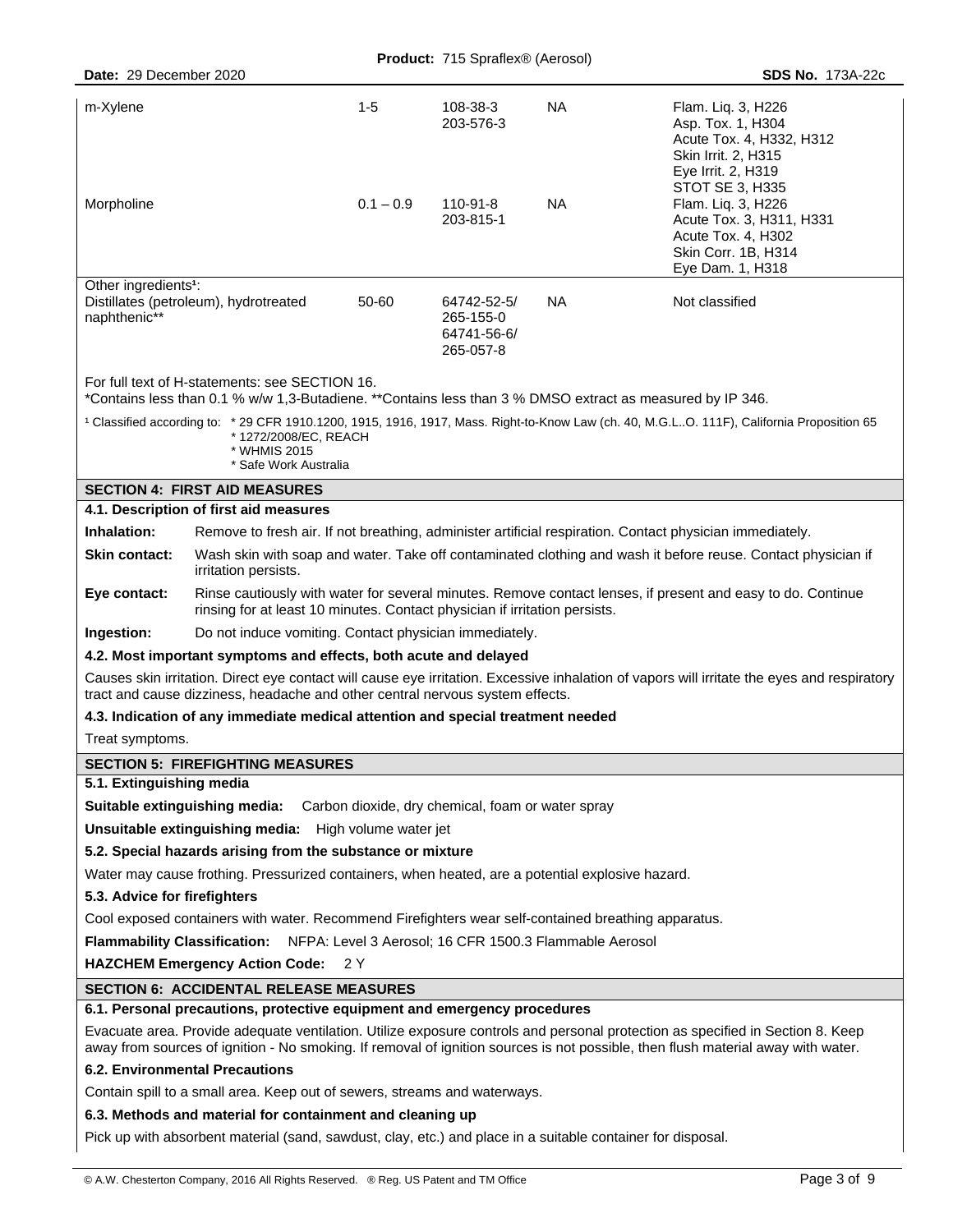#### **6.4. Reference to other sections**

Refer to section 13 for disposal advice.

#### **SECTION 7: HANDLING AND STORAGE**

# **7.1. Precautions for safe handling**

Shake well before using. Do not spray on a naked flame or any incandescent material. Keep away from sources of ignition - No Smoking. Do not breathe vapour/spray. Utilize exposure controls and personal protection as specified in Section 8. Vapors are heavier than air and will collect in low areas. Wash before eating, drinking or smoking. If product is heated, use adequate ventilation.

#### **7.2. Conditions for safe storage, including any incompatibilities**

Pressurized container: protect from sunlight and do not expose to temperatures exceeding 50°C (120°F). Do not pierce or burn, even after use.

#### **7.3. Specific end use(s)**

No special precautions.

# **SECTION 8: EXPOSURE CONTROLS/PERSONAL PROTECTION**

#### **8.1. Control parameters**

# **Occupational exposure limit values**

| Ingredients                                    | <b>OSHA PEL1</b><br>ppm | mg/m <sup>3</sup> | <b>ACGIH TLV<sup>2</sup></b><br>ppm | mg/m <sup>3</sup>        | <b>UK WEL3</b><br>ppm    | mg/m <sup>3</sup> | <b>AUSTRALIA ES<sup>4</sup></b><br>ppm | mg/m <sup>3</sup>   |
|------------------------------------------------|-------------------------|-------------------|-------------------------------------|--------------------------|--------------------------|-------------------|----------------------------------------|---------------------|
| Distillates (petroleum),<br>hydrotreated light | 500                     | —                 | 212                                 | 1200                     |                          | –                 | -                                      |                     |
| Propane                                        | 1000                    | 1800              |                                     |                          |                          |                   |                                        |                     |
| <b>Butane</b>                                  | —                       | $\qquad \qquad -$ | 1000<br>(STEL)                      | $\overline{\phantom{m}}$ | 600<br>STEL:<br>750      | 1450<br>1810      | 800                                    | 1900                |
| m-Xylene                                       | 100                     | 435               | 100<br>STEL:<br>150                 | 434                      | 50<br>STEL:<br>100       | 220<br>441        | 80<br>STEL:<br>150                     | 350<br>STEL:<br>655 |
| Morpholine                                     | 20                      | 70                | 20                                  | (skin)                   | 10 (skin)<br>STEL:<br>20 | 36<br>72          | 20 (skin)                              | 71                  |
| Oil mist, mineral                              | -                       | 5                 | (inhal)                             | 5                        | $\overline{\phantom{0}}$ | $\qquad \qquad -$ | -                                      | 5                   |
|                                                |                         |                   |                                     |                          |                          |                   |                                        |                     |

<sup>1</sup> United States Occupational Health & Safety Administration permissible exposure limits.

<sup>2</sup> American Conference of Governmental Industrial Hygienists threshold limit values.

<sup>3</sup> EH40 Workplace exposure limits, Health & Safety Executive

```
⁴ Adopted National Exposure Standards for Atmospheric Contaminants in the Occupational Environment [NOHSC:1003].
```
# **8.2. Exposure controls**

# **8.2.1. Engineering measures**

Use only in well-ventilated areas. If exposure limits are exceeded, provide adequate ventilation.

#### **8.2.2. Individual protection measures**

| <b>Respiratory protection:</b> | Not normally needed. If exposure limits are exceeded, use approved organic vapor respirator (e.g.,<br>EN filter type A/P). |
|--------------------------------|----------------------------------------------------------------------------------------------------------------------------|
|                                |                                                                                                                            |

**Protective gloves:** Chemical resistant gloves (e.g. Viton\*, neoprene, nitrile). \*DuPont's registered trademark.

**Eye and face protection:** Safety glasses

**Other: Impervious clothing as necessary for repetitive, prolonged skin contact.** 

# **8.2.3. Environmental exposure controls**

Refer to sections 6 and 12.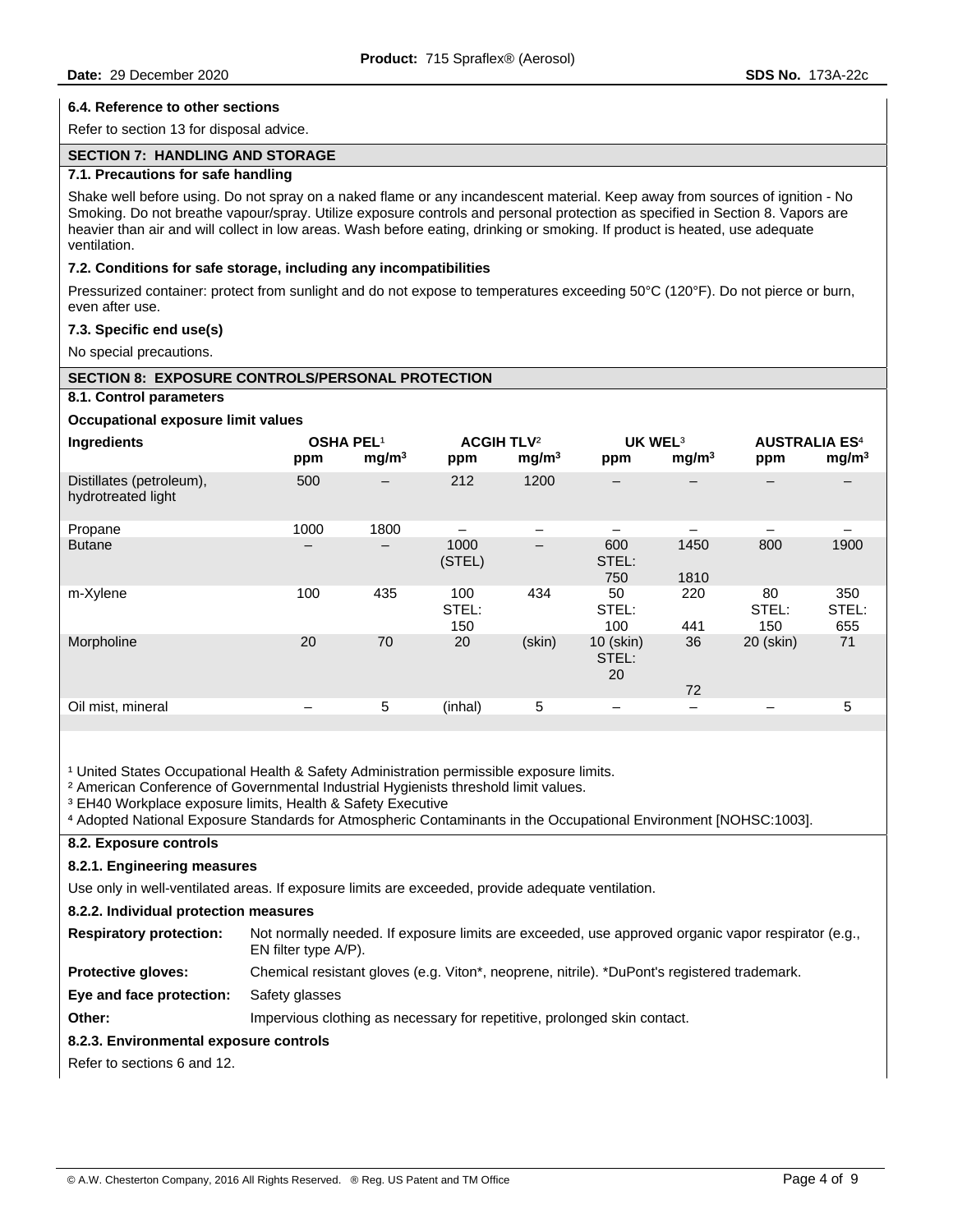| <b>SECTION 9: PHYSICAL AND CHEMICAL PROPERTIES</b>                     |                                                                                                            |                                                                                                   |                                         |  |  |
|------------------------------------------------------------------------|------------------------------------------------------------------------------------------------------------|---------------------------------------------------------------------------------------------------|-----------------------------------------|--|--|
|                                                                        | 9.1. Information on basic physical and chemical properties                                                 |                                                                                                   |                                         |  |  |
| <b>Physical state</b><br>Colour                                        | high viscosity liquid<br>black                                                                             | Odour<br><b>Odour threshold</b>                                                                   | strong petroleum odor<br>not determined |  |  |
| Initial boiling point                                                  | 139°C (282°F), product only                                                                                | Vapour pressure @ 20°C                                                                            | not determined                          |  |  |
| <b>Melting point</b>                                                   | not determined                                                                                             | % Aromatics by weight                                                                             | < 6                                     |  |  |
| % Volatile (by volume)                                                 | 35%, product only                                                                                          | pH                                                                                                | not applicable                          |  |  |
| <b>Flash point</b><br><b>Method</b>                                    | 41°C (105°F), product only<br>PM Closed Cup                                                                | <b>Relative density</b><br>Weight per volume                                                      | 0.917 kg/l<br>7.63 lbs/gal.             |  |  |
| <b>Viscosity</b>                                                       | 130 cps @25°C, product only                                                                                | <b>Coefficient (water/oil)</b>                                                                    | $\leq 1$                                |  |  |
| <b>Autoignition temperature</b>                                        | not determined                                                                                             | Vapour density (air=1)                                                                            | >1                                      |  |  |
| <b>Decomposition temperature</b><br><b>Upper/lower flammability or</b> | not determined<br>LEL 1.1%; UEL 9.0%                                                                       | Rate of evaporation (ether=1)<br>Solubility in water                                              | $\leq 1$<br>insoluble                   |  |  |
| explosive limits                                                       |                                                                                                            |                                                                                                   |                                         |  |  |
| <b>Flammability (solid, gas)</b>                                       | not determined                                                                                             | <b>Oxidising properties</b>                                                                       | not determined                          |  |  |
| <b>Explosive properties</b>                                            | not determined                                                                                             |                                                                                                   |                                         |  |  |
| 9.2. Other information                                                 |                                                                                                            |                                                                                                   |                                         |  |  |
|                                                                        | Kinematic viscosity at $40^{\circ}$ C $\geq$ 57.87 cSt (calculated, product only).                         |                                                                                                   |                                         |  |  |
| <b>SECTION 10: STABILITY AND REACTIVITY</b><br>10.1. Reactivity        |                                                                                                            |                                                                                                   |                                         |  |  |
| Refer to sections 10.3 and 10.5.                                       |                                                                                                            |                                                                                                   |                                         |  |  |
|                                                                        |                                                                                                            |                                                                                                   |                                         |  |  |
| 10.2. Chemical stability<br>Stable                                     |                                                                                                            |                                                                                                   |                                         |  |  |
| 10.3. Possibility of hazardous reactions                               |                                                                                                            |                                                                                                   |                                         |  |  |
|                                                                        | No dangerous reactions known under conditions of normal use.                                               |                                                                                                   |                                         |  |  |
| 10.4. Conditions to avoid                                              |                                                                                                            |                                                                                                   |                                         |  |  |
| Open flames, heat, sparks and red hot surfaces.                        |                                                                                                            |                                                                                                   |                                         |  |  |
| 10.5. Incompatible materials                                           |                                                                                                            |                                                                                                   |                                         |  |  |
|                                                                        | Strong oxidizers like liquid Chlorine and concentrated Oxygen.                                             |                                                                                                   |                                         |  |  |
| 10.6. Hazardous decomposition products                                 |                                                                                                            |                                                                                                   |                                         |  |  |
|                                                                        | Carbon Monoxide, aldehydes, Hydrogen Sulfide and other toxic fumes.                                        |                                                                                                   |                                         |  |  |
| <b>SECTION 11: TOXICOLOGICAL INFORMATION</b>                           |                                                                                                            |                                                                                                   |                                         |  |  |
| 11.1. Information on toxicological effects                             |                                                                                                            |                                                                                                   |                                         |  |  |
| <b>Primary route of exposure</b><br>under normal use:                  |                                                                                                            | Inhalation, skin and eye contact. Personnel with dermatitis are generally aggravated by exposure. |                                         |  |  |
| Acute toxicity -                                                       |                                                                                                            |                                                                                                   |                                         |  |  |
| Oral:                                                                  | Based on available data on components, the classification criteria are not met. ATE-mix > 5000<br>mg/kg.   |                                                                                                   |                                         |  |  |
|                                                                        | Substance                                                                                                  | Test                                                                                              | Result                                  |  |  |
|                                                                        | Distillates (petroleum), hydrotreated                                                                      | LD50, rat                                                                                         | > 5000 mg/kg                            |  |  |
|                                                                        | light<br>m-Xylene                                                                                          | LD50, rat                                                                                         | 5000 mg/kg                              |  |  |
|                                                                        | Distillates (petroleum), hydrotreated                                                                      | LD50, rat                                                                                         | > 5000 mg/kg                            |  |  |
|                                                                        | naphthenic                                                                                                 |                                                                                                   |                                         |  |  |
| Dermal:                                                                | Based on available data on components, the classification criteria are not met. ATE-mix = 19.264<br>mg/kg. |                                                                                                   |                                         |  |  |
|                                                                        | Substance                                                                                                  | <b>Test</b>                                                                                       | Result                                  |  |  |
|                                                                        | Distillates (petroleum), hydrotreated<br>light                                                             | LD50, rabbit                                                                                      | > 2000 mg/kg                            |  |  |
|                                                                        | m-Xylene                                                                                                   | LD50, rabbit                                                                                      | > 4200 mg/kg                            |  |  |
|                                                                        | Distillates (petroleum), hydrotreated                                                                      | LD50, rabbit                                                                                      | > 2000 mg/kg, estimated                 |  |  |
|                                                                        | naphthenic                                                                                                 |                                                                                                   |                                         |  |  |
|                                                                        | Morpholine                                                                                                 | LD50, rabbit                                                                                      | 500 mg/kg                               |  |  |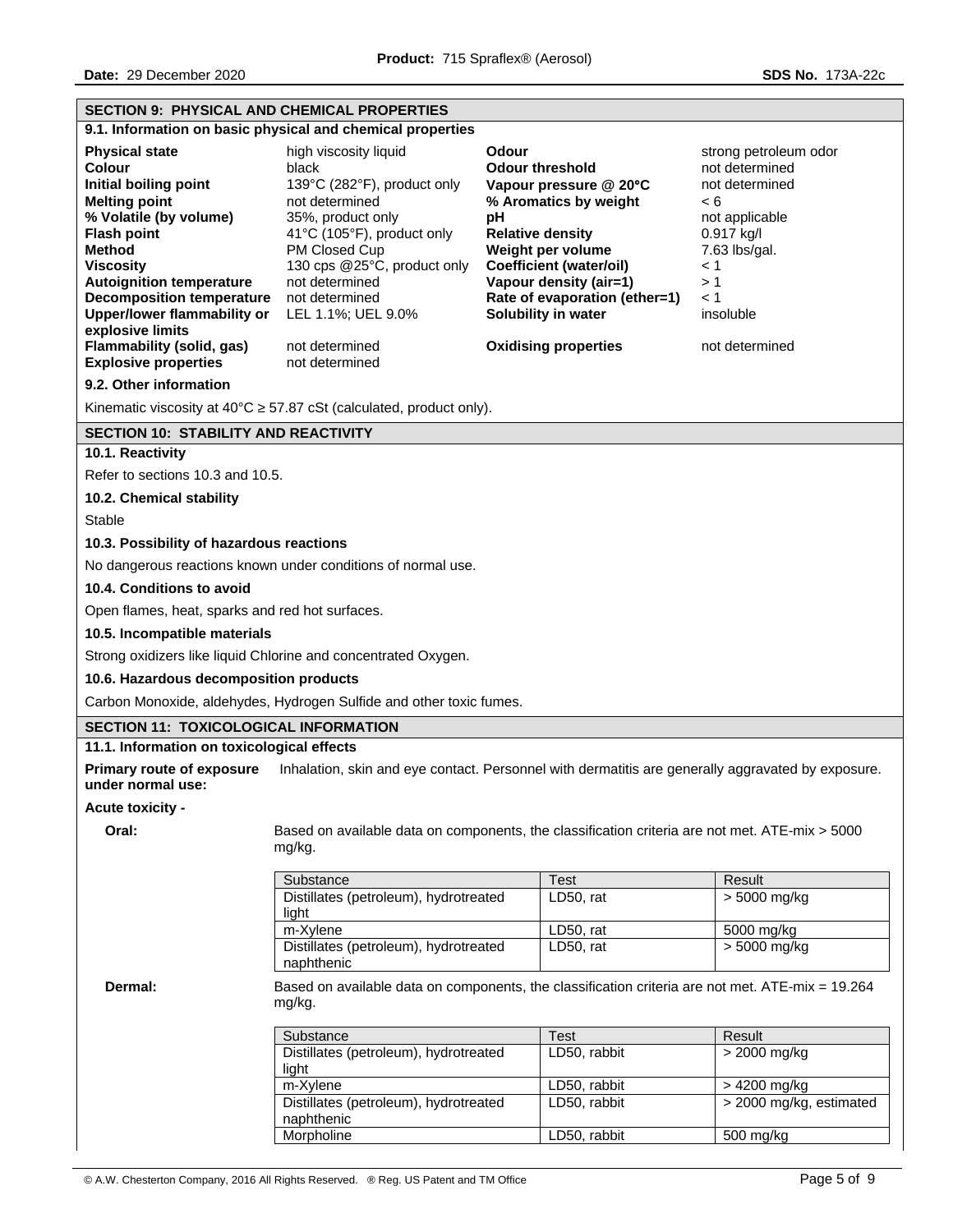| Inhalation:                                  | ATE-mix = 217.8 mg/l (vapor). Excessive inhalation of vapors will irritate the eyes and respiratory<br>tract and cause dizziness, headache and other central nervous system effects.                                                                                                                |                                   |                                                              |  |  |
|----------------------------------------------|-----------------------------------------------------------------------------------------------------------------------------------------------------------------------------------------------------------------------------------------------------------------------------------------------------|-----------------------------------|--------------------------------------------------------------|--|--|
|                                              | Substance                                                                                                                                                                                                                                                                                           | <b>Test</b>                       | Result                                                       |  |  |
|                                              | Distillates (petroleum), hydrotreated<br>light                                                                                                                                                                                                                                                      | LC50, rat, 4 h                    | $> 5.28$ mg/l (vapor)                                        |  |  |
|                                              | Propane / Butane                                                                                                                                                                                                                                                                                    | LC50, rat, 4 h                    | 658 mg/l                                                     |  |  |
|                                              | m-Xylene                                                                                                                                                                                                                                                                                            | LC50, rat, 4 h                    | 27.12 mg/l (vapor)                                           |  |  |
|                                              | Morpholine                                                                                                                                                                                                                                                                                          | LC50, rat, 4 h                    | 8 mg/l (vapor)                                               |  |  |
| <b>Skin corrosion/irritation:</b>            | Causes skin irritation.                                                                                                                                                                                                                                                                             |                                   |                                                              |  |  |
|                                              | Substance                                                                                                                                                                                                                                                                                           | <b>Test</b>                       | Result                                                       |  |  |
|                                              | Distillates (petroleum), hydrotreated<br>light                                                                                                                                                                                                                                                      | Skin irritation, rabbit           | Not irritating Slightly<br>irritating Moderate<br>irritation |  |  |
| Serious eye damagel<br>irritation:           | Direct eye contact will cause eye irritation.                                                                                                                                                                                                                                                       |                                   |                                                              |  |  |
|                                              | Substance                                                                                                                                                                                                                                                                                           | <b>Test</b>                       | Result                                                       |  |  |
|                                              | Distillates (petroleum), hydrotreated<br>light                                                                                                                                                                                                                                                      | Eye irritation, rabbit            | Not irritating Slightly<br>irritating                        |  |  |
| <b>Respiratory or skin</b><br>sensitisation: | Based on available data on components, the classification criteria are not met.                                                                                                                                                                                                                     |                                   |                                                              |  |  |
|                                              | Substance                                                                                                                                                                                                                                                                                           | <b>Test</b>                       | Result                                                       |  |  |
|                                              | Distillates (petroleum), hydrotreated<br>light                                                                                                                                                                                                                                                      | Skin sensitization, guinea<br>pig | Not sensitizing                                              |  |  |
|                                              | Xylene                                                                                                                                                                                                                                                                                              | Skin sensitization, mouse         | Not sensitizing                                              |  |  |
| Germ cell mutagenicity:                      | Distillates (petroleum), hydrotreated light, m-Xylene: based on available data, the classification<br>criteria are not met.                                                                                                                                                                         |                                   |                                                              |  |  |
| Carcinogenicity:                             | As per 29 CFR 1910.1200 (Hazard Communication), this product contains no carcinogens as listed<br>by the National Toxicology Program (NTP), the International Agency for Research on Cancer<br>(IARC), the Occupational Safety and Health Administration (OSHA) or Regulation (EC) No<br>1272/2008. |                                   |                                                              |  |  |
| <b>Reproductive toxicity:</b>                | Distillates (petroleum), hydrotreated light, m-Xylene, based on available data, the classification<br>criteria are not met.                                                                                                                                                                         |                                   |                                                              |  |  |
| <b>STOT-single exposure:</b>                 | May cause drowsiness or dizziness.                                                                                                                                                                                                                                                                  |                                   |                                                              |  |  |
| STOT-repeated exposure:                      | Distillates (petroleum), hydrotreated light, m-Xylene: based on available data, the classification<br>criteria are not met.                                                                                                                                                                         |                                   |                                                              |  |  |
| <b>Aspiration hazard:</b>                    | Based on available data, the classification criteria are not met.                                                                                                                                                                                                                                   |                                   |                                                              |  |  |
| Other information:                           | None                                                                                                                                                                                                                                                                                                |                                   |                                                              |  |  |
| SECTION 12: ECOLOGICAL INFORMATION           |                                                                                                                                                                                                                                                                                                     |                                   |                                                              |  |  |

**SECTION 12: ECOLOGICAL INFORMATION** 

Ecotoxicological data have not been determined specifically for this product. The information given below is based on a knowledge of the components and the ecotoxicology of similar substances.

# **12.1. Toxicity**

Oil products, improperly released to the environment, can cause ground and water pollution.

#### **12.2. Persistence and degradability**

m-Xylene, Distillates (petroleum), hydrotreated light, Propane, Butane: degradation is expected in the atmospheric environment within days to weeks. m-Xylene: readily biodegradable. Distillates (petroleum), hydrotreated light, Distillates (petroleum), hydrotreated naphthenic: inherently biodegradable.

#### **12.3. Bioaccumulative potential**

m-Xylene: low potential for bioaccumulation. Distillates (petroleum), hydrotreated light: Octanol/water partition coefficient (log Kow) = 2.1-5 (estimated). Distillates (petroleum), hydrotreated naphthenic: some components may bioaccumulate in fish and aquatic organisms.

# **12.4. Mobility in soil**

Liquid. Insoluble in water. In determining environmental mobility, consider the product's physical and chemical properties (see Section 9). The solvents [m-Xylene, Distillates (Petroleum), Hydrotreated Light] will rapidly evaporate to the air if released into the environment. m-Xylene: expected to have moderate mobility in soil.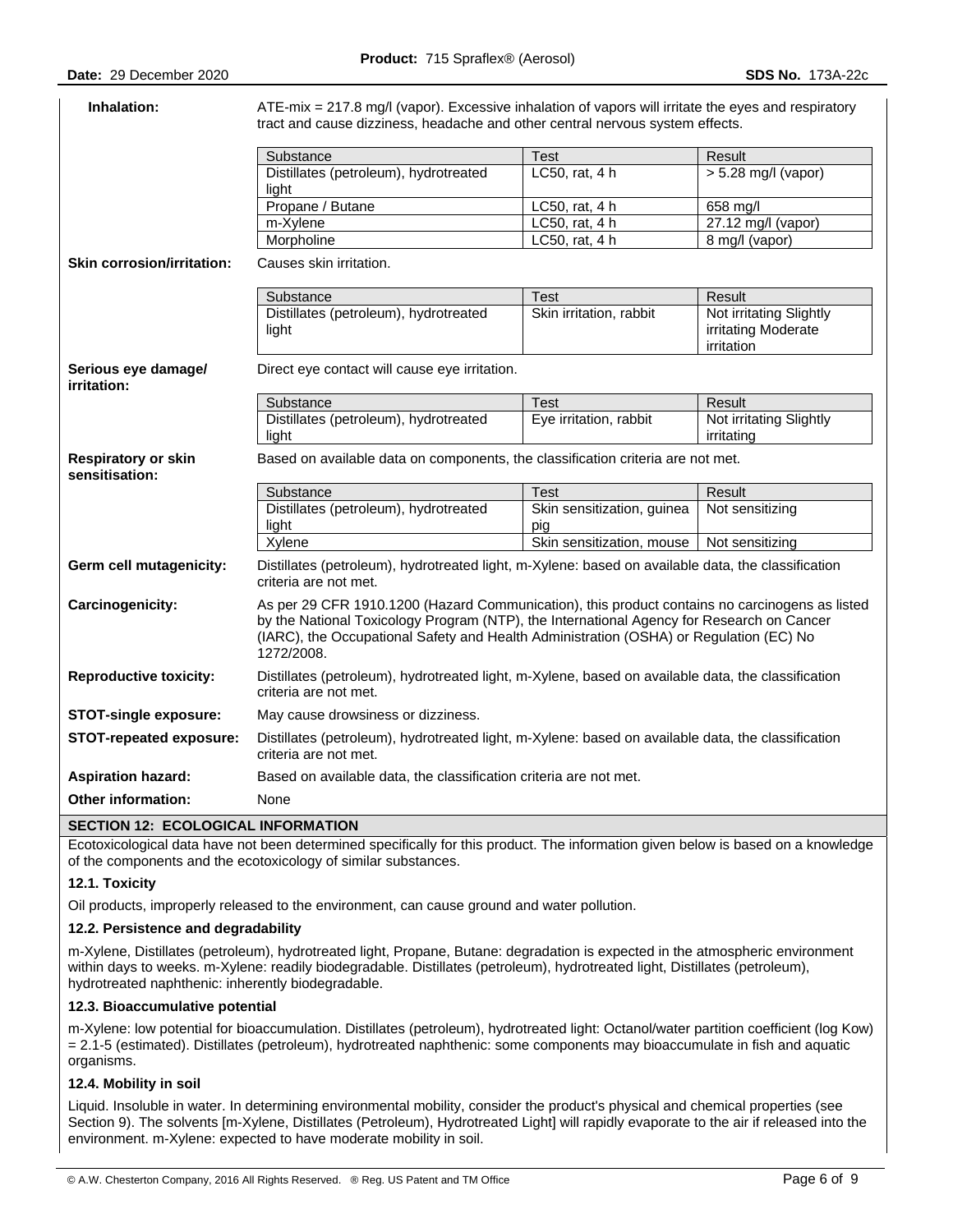#### **12.5. Results of PBT and vPvB assessment**

Not available

# **12.6. Other adverse effects**

None known

# **SECTION 13: DISPOSAL CONSIDERATIONS**

# **13.1. Waste treatment methods**

Incinerate absorbed material with a properly licensed facility. Keep out of sewers, streams and waterways. Unused or spent product is amenable to incineration or fuels blending. Incinerate pressurized or sealed containers in an approved facility. Check local, state and national/federal regulations and comply with the most stringent requirement. This product is classified as a hazardous waste according to 2008/98/EC.

| <b>SECTION 14: TRANSPORT INFORMATION</b>                                                                                                     |                                                                                                                                          |  |  |  |
|----------------------------------------------------------------------------------------------------------------------------------------------|------------------------------------------------------------------------------------------------------------------------------------------|--|--|--|
| 14.1. UN number                                                                                                                              |                                                                                                                                          |  |  |  |
| ADR/RID/ADN/IMDG/ICAO:                                                                                                                       | <b>UN1950</b>                                                                                                                            |  |  |  |
| TDG:                                                                                                                                         | <b>UN1950</b>                                                                                                                            |  |  |  |
| <b>US DOT:</b>                                                                                                                               | <b>UN1950</b>                                                                                                                            |  |  |  |
| 14.2. UN proper shipping name                                                                                                                |                                                                                                                                          |  |  |  |
| ICAO:                                                                                                                                        | Aerosols, Flammable                                                                                                                      |  |  |  |
| IMDG:                                                                                                                                        | Aerosols                                                                                                                                 |  |  |  |
| <b>ADR/RID/ADN:</b>                                                                                                                          | Aerosols, flammable                                                                                                                      |  |  |  |
| TDG:                                                                                                                                         | Aerosols, flammable                                                                                                                      |  |  |  |
| US DOT:                                                                                                                                      | Aerosols, flammable                                                                                                                      |  |  |  |
| 14.3. Transport hazard class(es)                                                                                                             |                                                                                                                                          |  |  |  |
| ADR/RID/ADN/IMDG/ICAO:                                                                                                                       | 2.1                                                                                                                                      |  |  |  |
| TDG:                                                                                                                                         | 2.1                                                                                                                                      |  |  |  |
| US DOT:                                                                                                                                      | 2.1                                                                                                                                      |  |  |  |
| 14.4. Packing group                                                                                                                          |                                                                                                                                          |  |  |  |
| ADR/RID/ADN/IMDG/ICAO:                                                                                                                       | NOT APPLICABLE                                                                                                                           |  |  |  |
| TDG:                                                                                                                                         | <b>NOT APPLICABLE</b>                                                                                                                    |  |  |  |
| US DOT:                                                                                                                                      | NOT APPLICABLE                                                                                                                           |  |  |  |
| <b>14.5. Environmental hazards</b>                                                                                                           |                                                                                                                                          |  |  |  |
| NO ENVIRONMENTAL HAZARDS                                                                                                                     |                                                                                                                                          |  |  |  |
| 14.6. Special precautions for user                                                                                                           |                                                                                                                                          |  |  |  |
| NO SPECIAL PRECAUTIONS FOR USER                                                                                                              |                                                                                                                                          |  |  |  |
|                                                                                                                                              | 14.7. Transport in bulk according to Annex II of MARPOL73/78 and the IBC Code                                                            |  |  |  |
| <b>NOT APPLICABLE</b>                                                                                                                        |                                                                                                                                          |  |  |  |
| 14.8. Other information                                                                                                                      |                                                                                                                                          |  |  |  |
| NO. 126                                                                                                                                      | US DOT: Shipped as Limited Quantity in packaging having a rated capacity gross weight of 66 lb. or less (49 CFR 173.306(a),(3),(i)). ERG |  |  |  |
| <b>IMDG:</b> EmS. F-D, S-U, Shipped as Limited Quantity                                                                                      |                                                                                                                                          |  |  |  |
|                                                                                                                                              | ADR: Classification code 5F, Tunnel restriction code (E), Shipped as Limited Quantity                                                    |  |  |  |
| <b>SECTION 15: REGULATORY INFORMATION</b>                                                                                                    |                                                                                                                                          |  |  |  |
|                                                                                                                                              | 15.1. Safety, health and environmental regulations/legislation specific for the substance or mixture                                     |  |  |  |
| 15.1.1. EU regulations                                                                                                                       |                                                                                                                                          |  |  |  |
| <b>Authorisations under Title VII:</b><br>Not applicable                                                                                     |                                                                                                                                          |  |  |  |
| <b>Restrictions under Title VIII:</b> None                                                                                                   |                                                                                                                                          |  |  |  |
| <b>Other EU regulations:</b><br>Directive 75/324/EEC on the approximation of the laws of the Member States relating to aerosol<br>dispensers |                                                                                                                                          |  |  |  |
| 15.1.2. National regulations                                                                                                                 |                                                                                                                                          |  |  |  |
| <b>US EPA SARA TITLE III</b>                                                                                                                 |                                                                                                                                          |  |  |  |
| <b>312 Hazards:</b><br>313 Chemicals:                                                                                                        |                                                                                                                                          |  |  |  |
| Immediate<br>m-Xylene                                                                                                                        | 108-38-3<br>1-5%                                                                                                                         |  |  |  |
| Fire                                                                                                                                         | TSCA: All chemical components are listed in the TSCA inventory.                                                                          |  |  |  |
| <b>Pressure Release</b>                                                                                                                      |                                                                                                                                          |  |  |  |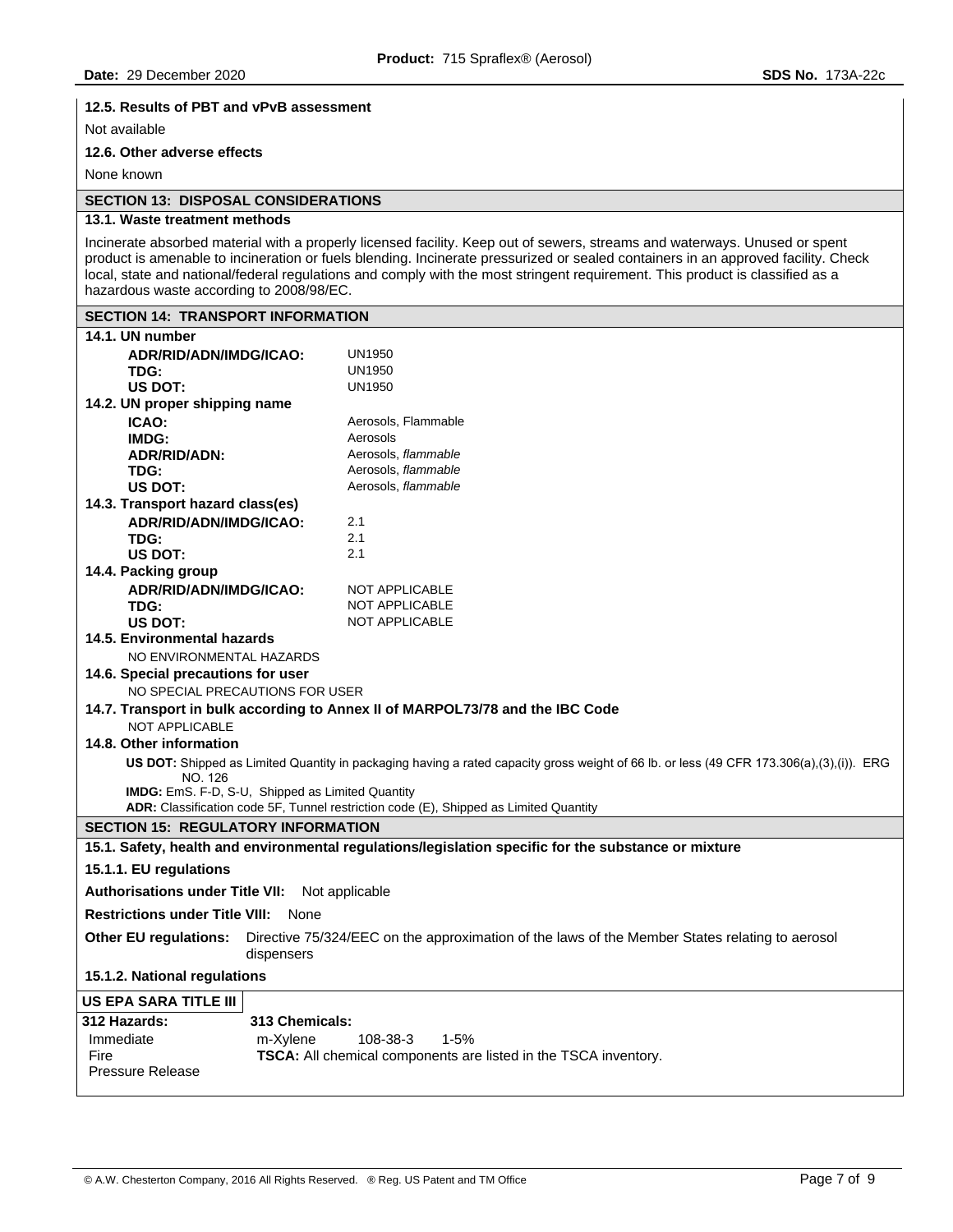**Other national regulations:** National implementation of the EC Directive referred to in section 15.1.1.

# **15.2. Chemical safety assessment**

No Chemical Safety Assessment has been carried out for this substance/mixture by the supplier.

# **SECTION 16: OTHER INFORMATION**

| <b>Abbreviations</b>      | ADN: European Agreement concerning the International Carriage of Dangerous Goods by Inland Waterways                 |
|---------------------------|----------------------------------------------------------------------------------------------------------------------|
| and acronyms:             | ADR: European Agreement concerning the International Carriage of Dangerous Goods by Road                             |
|                           | ATE: Acute Toxicity Estimate                                                                                         |
|                           | <b>BCF: Bioconcentration Factor</b>                                                                                  |
|                           | cATpE: Converted Acute Toxicity point Estimate                                                                       |
|                           | CLP: Classification Labelling Packaging Regulation (1272/2008/EC)                                                    |
|                           | ES: Exposure Standard                                                                                                |
|                           | GHS: Globally Harmonized System                                                                                      |
|                           | ICAO: International Civil Aviation Organization                                                                      |
|                           | <b>IMDG: International Maritime Dangerous Goods</b>                                                                  |
|                           | LC50: Lethal Concentration to 50 % of a test population                                                              |
|                           | LD50: Lethal Dose to 50% of a test population                                                                        |
|                           | LOEL: Lowest Observed Effect Level                                                                                   |
|                           | N/A: Not Applicable                                                                                                  |
|                           | NA: Not Available                                                                                                    |
|                           | NOEC: No Observed Effect Concentration                                                                               |
|                           | NOEL: No Observed Effect Level                                                                                       |
|                           | OECD: Organization for Economic Co-operation and Development<br>PBT: Persistent, Bioaccumulative and Toxic substance |
|                           | (Q)SAR: Quantitative Structure-Activity Relationship                                                                 |
|                           | REACH: Registration, Evaluation, Authorisation and Restriction of Chemicals Regulation (1907/2006/EC)                |
|                           | REL: Recommended Exposure Limit                                                                                      |
|                           | RID: Regulations concerning the International Carriage of Dangerous Goods by Rail                                    |
|                           | SDS: Safety Data Sheet                                                                                               |
|                           | STEL: Short Term Exposure Limit                                                                                      |
|                           | STOT RE: Specific Target Organ Toxicity, Repeated Exposure                                                           |
|                           | STOT SE: Specific Target Organ Toxicity, Single Exposure                                                             |
|                           | TDG: Transportation of Dangerous Goods (Canada)                                                                      |
|                           | TWA: Time Weighted Average                                                                                           |
|                           | US DOT: United States Department of Transportation                                                                   |
|                           | vPvB: very Persistent and very Bioaccumulative substance                                                             |
|                           | WEL: Workplace Exposure Limit                                                                                        |
|                           | WHMIS: Workplace Hazardous Materials Information System                                                              |
|                           | Other abbreviations and acronyms can be looked up at www.wikipedia.org.                                              |
| Key literature references | Commission des normes, de l'équité, de la santé et de la sécurité du travail (CNESST)                                |
| and sources for data:     | Chemical Classification and Information Database (CCID)                                                              |
|                           | European Chemicals Agency (ECHA) - Information on Chemicals                                                          |
|                           | Hazardous Substances Information System (HSIS)                                                                       |
|                           | National Institute of Technology and Evaluation (NITE)                                                               |
|                           | Swedish Chemicals Agency (KEMI)                                                                                      |
|                           | U.S. National Library of Medicine Toxicology Data Network (TOXNET)                                                   |